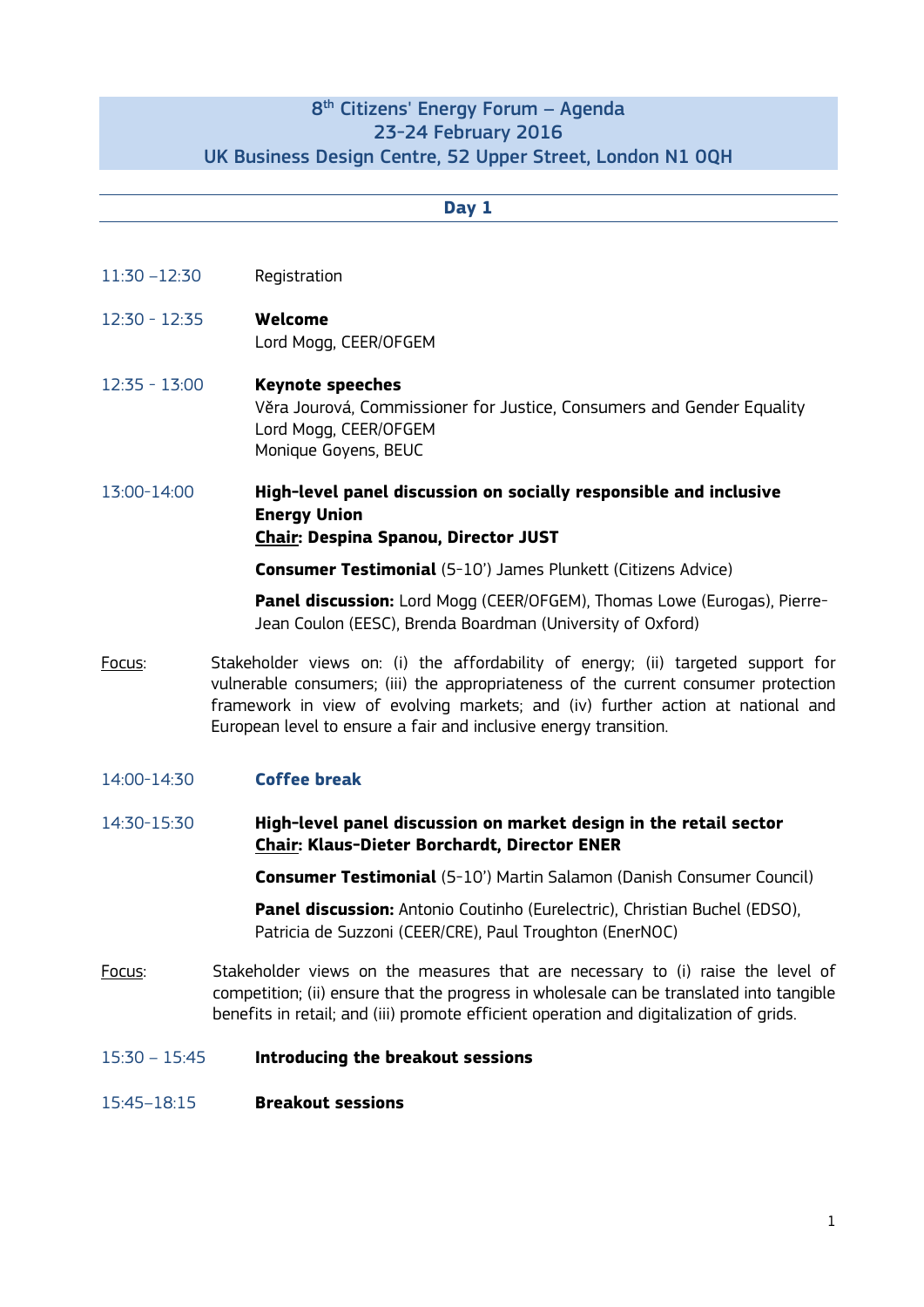## **Breakout session 1: Empowering consumers through accessible information**

This session will aim at gathering stakeholder views on how consumers can be empowered by having access to better information on their bills, and by having the possibility to compare supplier offers based on both the price and non-price elements (fuel mix). Consumers should also be able to switch supplier easily without facing unjustified charges and obstacles. In addition, the session will also address relevant enforcement issues linked to the Third Energy Package.

Chair: Carina Törnblom, DG JUST

- Rapporteur: Florian Pichler (CEER/e-Control)
- Presentation: Second consumer market study on the functioning of retail electricity markets for consumers in the EU (Femke Dekeulenaer, Ipsos)
- Panel discussion: Paulo Fonseca (DECO)
	- Margot Loudon (Eurogas)
	- Mia König (GEODE)
	- Lewis Shand Smith NEON

#### **Breakout session 2: Smart and innovative services for consumers/prosumers**

This session will look into the preconditions, good practices and incentives for traditional consumers to benefit from an efficient and dynamic energy market. A closer link between the wholesale and retail markets needs to be established so that suppliers and aggregators can offer new types of contracts and services and consumers react to price signals and consume in smarter and more energy-efficient ways. Some consumers may choose to become prosumers and make use of dynamic tariffs, whilst providing flexibility through micro-generation or storage.

Chair: Manuel Sánchez, DG ENER

- Rapporteur: Neil Barnes (CEER/Ofgem)
- Presentation: Peter Molengraaf (CEO Alliander) The Universal Smart Energy Framework
- Testimonial: Andrzej Bucko, Polish Consumer Federation

| <u>Panel discussion:</u> | - Heikki Linnanen, Head of Projects, IT, and Sustainability, Caruna, FI<br>- Paolo Falcioni, Director General CECED<br>- Bianca Barth, Policy Director, bne - Association of Energy Market                          |
|--------------------------|---------------------------------------------------------------------------------------------------------------------------------------------------------------------------------------------------------------------|
|                          | Innovators<br>- Joerg Muehlenhoff, RES in BEUC (consumer representative)<br>- Annette Loske, President of IFIEC Europe (industrial (self) consumer)<br>- Massimo Cavaliere, CEO, Suncity Italy (SME representative) |

#### **Breakout session 3: Roles of DSOs in facilitating consumers' market participation**

This session will aim at discussing stakeholder views on key issues arising from the present and new DSO roles and responsibilities as regulated actors in the energy system. In particular it will focus on how the DSOs should fulfil their responsibilities for ensuring easy access, availability and protection of consumer consumption data, independently of the adopted data management model.

Chair: Kostas Stamatis, DG ENER